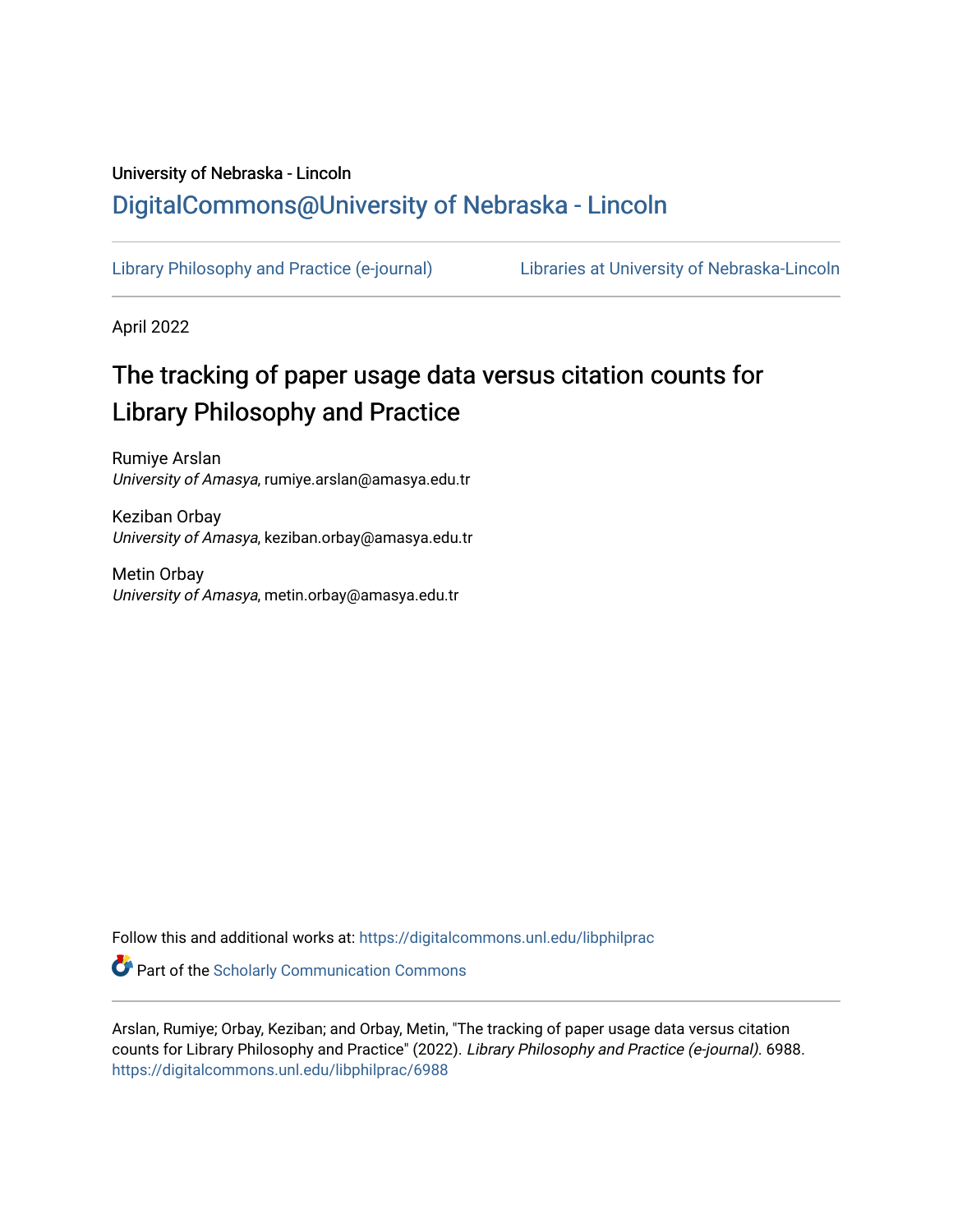# **The tracking of paper usage data versus citation counts for** *Library Philosophy and Practice*

#### **Rumiye Arslan<sup>a</sup> , Keziban Orbay<sup>b</sup> , Metin Orbay<sup>b</sup>**

*<sup>a</sup>Department of Elementary Education, Faculty of Education, University of Amasya, Amasya, Turkey <sup>b</sup> Department of Mathematics and Science, Faculty of Education, University of Amasya, Amasya, Turkey*

#### **Abstract**

With academic journals widely published and distributed online, the paper usage data has been a focus not only by publishers, but also by many researchers, especially librarians. The main reason for this motivation is that this data is considered as a measure of interest in published research and that possible references to the paper in the future have been used as the first predictive tool. The aim of this study is to examine whether there is a relationship between paper usage data and citation counts for *Library Philosophy and Practice* between 2005 and 2020, taking into account the number of citations that papers cited ten and over in the Scopus database have received in the Google Scholar (GS) database at the same time. As a result of the analysis, the correlations between download and citation counts from the Scopus database and the GS database were determined to be statistically significant positive (*rS=0.261* and *rP=0.310; rS=0.636* and *rP=0.356; p<0.01),* respectively. Similarly, there was a positive correlation between citations in the Scopus database and citations in the GS database  $(r<sub>S</sub>=0.581$  and  $r<sub>P</sub>=0.812$ ;  $p<0.01$ ). In the meanwhile, taking into consideration the papers' single-author and multi-author statuses; it was observed that single-author papers received more citations on average in the Scopus and GS databases, but the difference between groups was not statistically significant (*p>0.05*). The findings were compared with the studies in the literature and evaluations were made about what can be done for future studies.

**Keywords:** Citation; Download; Scopus; Google Scholar; Library Philosophy and Practice.

<sup>\*</sup> Corresponding author: [metin.orbay@amasya.edu.tr](mailto:metin.orbay@amasya.edu.tr) (M. Orbay)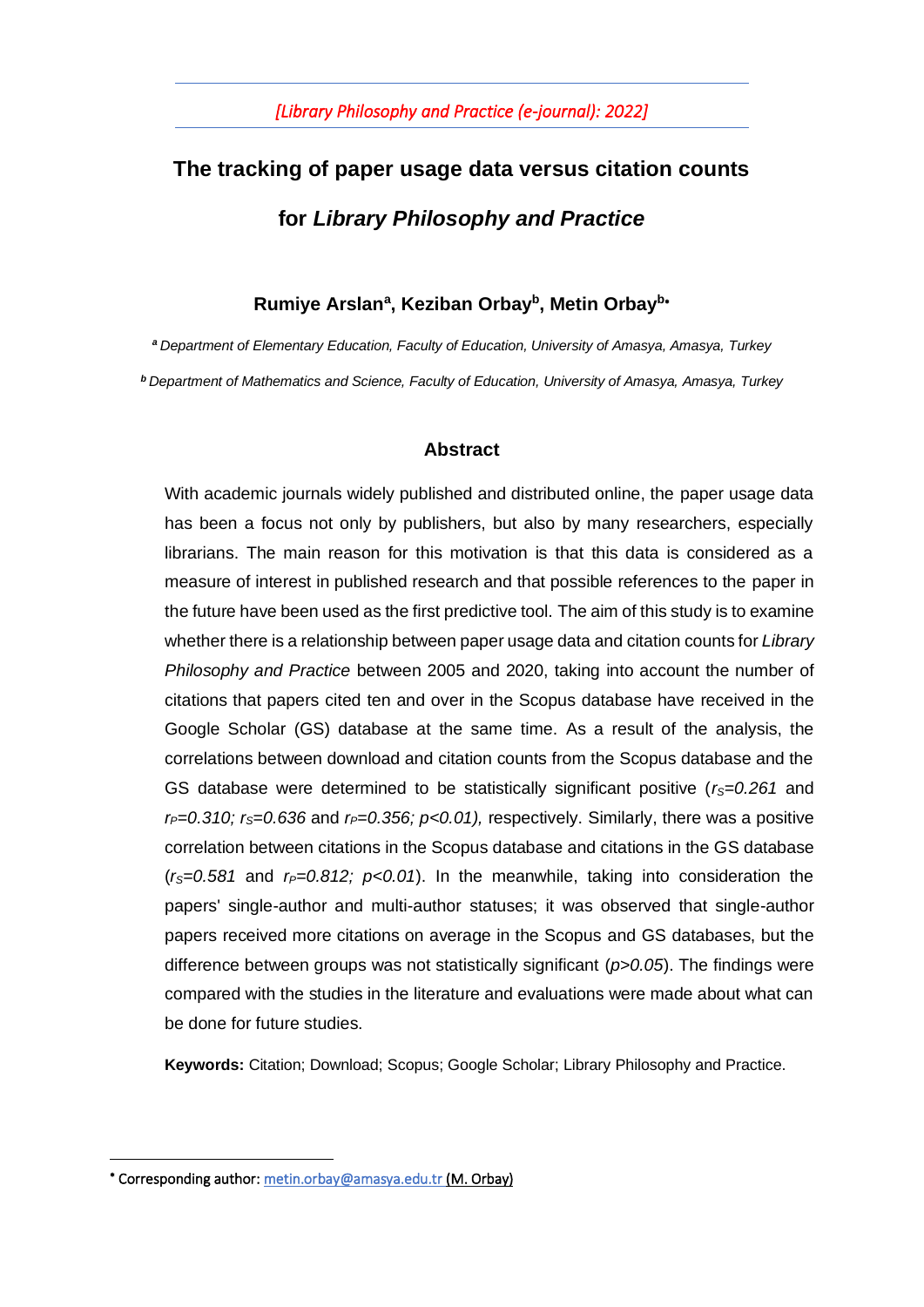#### **Introduction**

In particular, academic journals play an indispensable role among the official communication languages of science in the construction, dissemination and use of information (Abramo, 2018; Hicks, 2012; Orbay, Karamustafaoğlu, & Miranda, 2021; Örnek, Miranda, & Orbay, 2021; Riviera, 2013). Therefore, it is becoming more and more important to follow the publications produced, to determine the characteristics of academic journals and publications and to analyze them based on various criteria, to understand the present and to make inferences between past and future. Advances in information technologies have made it possible to access information easily and cheaply, and have increased the amount of information available by doubling every day (Fire & Guestrin, 2019). Consequently, it is very important to extract the information obtained, to ensure that it does not remain as a pile of data that does not benefit with resource security and actuality. One of the methods that can be used for this purpose is Bibliometric analysis, which was first defined by Pritchard (1969).

Nowadays, papers published in the journals in the Scopus and Web of Science (WoS) database are predominantly accepted in the academic community, and as a result, these databases are often used in Bibliometric analyses (Donthu et al., 2021; Li, Rollins, & Yan, 2018; Pranckutė, 2021). On the other hand, the Google Scholar (GS) database, which does not require any subscriptions and is open to Internet users, remains an alternative for researchers despite some disadvantages (Harzing, 2007). Bibliometric indicators developed in these databases to evaluate studies are not only quantitative but also qualitative (Guerrero-Bote & Moya-Anegón, 2014). The basis of these qualitative scales is based on the number of citations received by the papers. The number of citations to scientific publications is one of the most important criteria used to measure the intellectual, scientific, economic and social impact of a publication. Therefore, the fact that a study receives a large number of citations; especially as well as the researchers of these papers, the journal in which the paper was published have become an important prestige in the academic community for the institute-university where the paper was written and even for the countries. Depending on the number of citations, many new bibliometric indicators have been developed such as the journal impact factor, h-index and eigenfactor (Cai et al., 2019; Karamustafaoğlu & Orbay, 2021; Larivière & Sugimoto, 2019; Orbay, Karamustafaoglu, & Öner, 2007).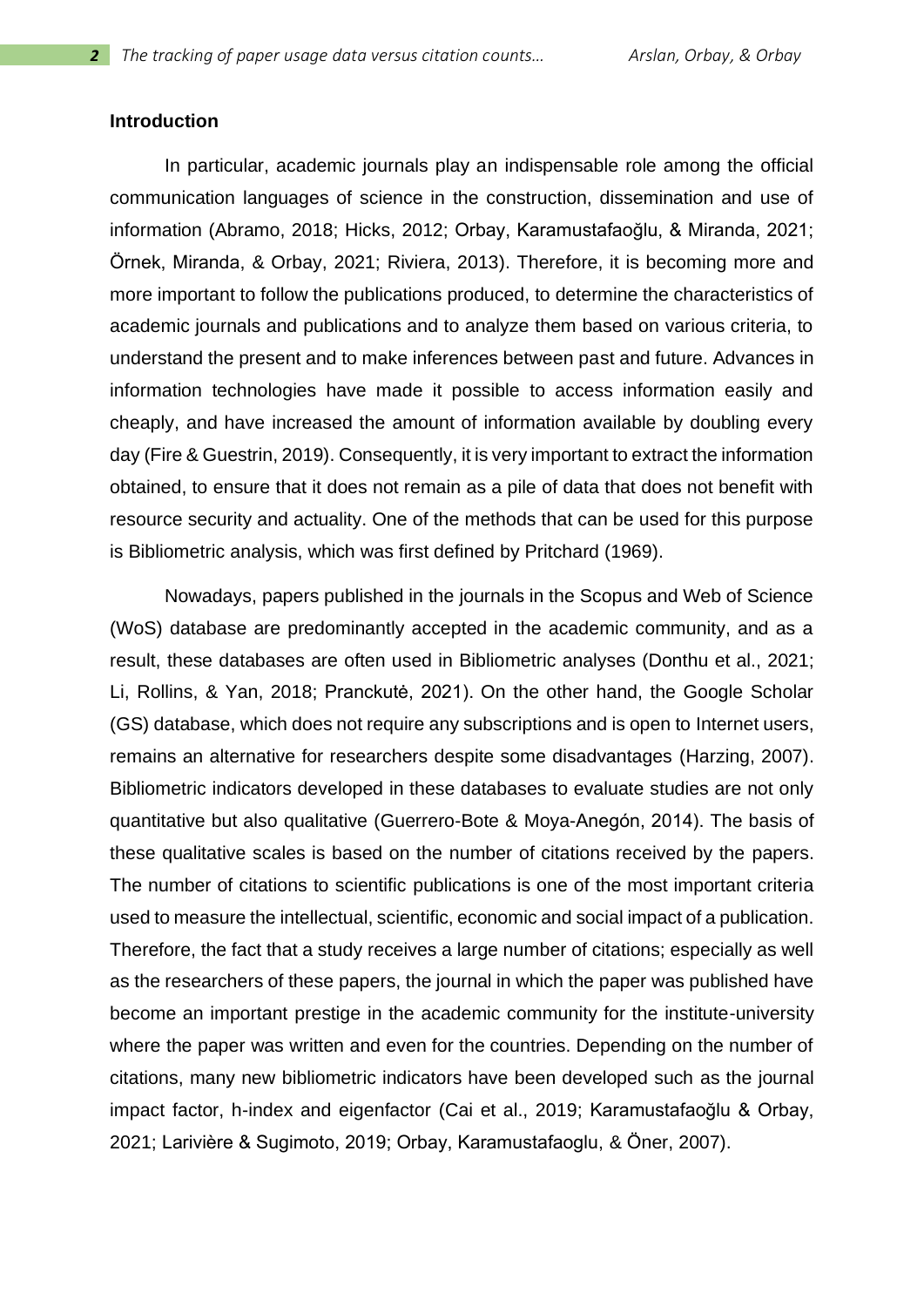Developed by librarians and information scientists for many years to measure the quality of journals listed in citation indexes, to compare and select journals, these indicators are widely used today as a means of comparing research evaluation, recruitment, academic upgrades, distribution of research funds, institutes, universities and even countries, despite all the counter-stances and warnings (DORA, 2012; Hicks et al., 2015). Therefore, directly or indirectly affecting the citation status of papers; factors such as the publication language, number of researchers, level of international cooperation, whether the paper is open access, paper title and paper length, number of references used in the paper, actuality of the reference list, which database of the journal in which the paper is published, whether the paper is supported by funds are all significant research topics (Orbay, Karamustafaoğlu, & Miranda, 2021; Örnek, Miranda, & Orbay, 2021; Öner & Orbay, 2022; Sezgin, Orbay, & Orbay, 2022; Tonta & Akbulut, 2021). In parallel with the developments in information and communication technologies, with the widespread use of the Internet at all levels, most academic journals have started to be published and distributed online. On the other hand, the proliferation of open-access journals and the promotion by policymakers have added significant momentum to the interest in online field publishing (Brainard, 2021; Else, 2018; Piwowar et al., 2018; Piwowar, Priem, & Orr, 2019).

Recently, the number of views or downloads of papers has been concentrated not only on publishers, but also on their researchers, especially librarians (Ding et al., 2021; Hu et al., 2021). The main reason for this is that this data is considered as a measure of interest in published research and that possible references to the paper in the future have been used as the first predictive tool (Hu et al., 2021). Many researchers proposed alternative approaches to demonstrate the scientific impact of papers using download numbers with the motivation to predict future citations of papers, and investigated the problem on the basis of calculating the correlation coefficient between paper usage data and citation counts for different branches (Appell, 2007; Guerrero-Bote & Moya-Anegón, 2014; Jamali & Nikzad, 2011; Kurtz & Henneken, 2017; Moed, 2005; Moed & Halevi, 2016; Schloegl & Gorraiz, 2010). As an example, Schloegl and Gorraiz (2010) found the correlation between download and citation numbers of papers published in the journal Gynecologic Oncology at a level of *0.410*. Moed (2005), on the other hand, showed that the correlation coefficient between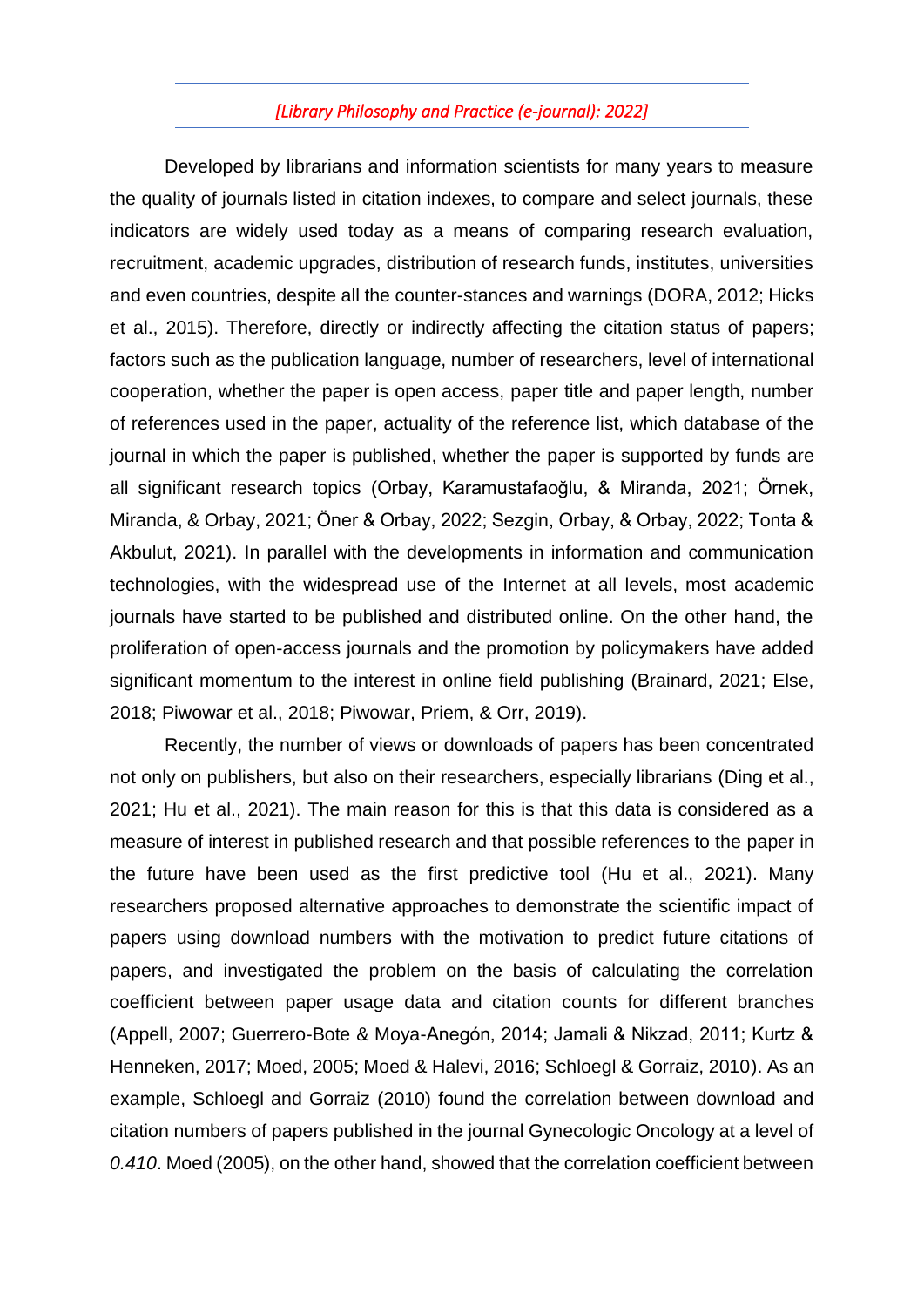download and citation counts ranged from *0.11* to *0.35* depending on time. Xue-li et al. (2011) found that this correlation coefficient was *0.491* for papers published in medical journals. Moed and Halevi (2016) emphasized that the correlation coefficient varied on the basis of the categories in which the journals were indexed, while this rate was *0.8* in chemical engineering, biochemistry and molecular biology, while in humanities this rate was *0.3.* A broad critique of the correlation between paper usage data and citation counts can be seen in a study conducted by Hu et al. (2021).

Many bibliometric studies were carried out on *Library Philosophy and Practice (LPP-ISSN 1522-0222)*, one of the leading journals in the field of librarianship (LPP, 2022). However, bibliometric studies on LPP generally answer classic bibliometric questions such as the change in the number of papers published in the journal depending on years, the common characteristics of the most cited papers, the most prolific authors, countries, institutes, frequently studied subjects, the change of the status of multi-authorship over time (Haq, Ahmed, & Abbasi, 2021; Haque et al., 2019; Hussain & Yar, 2021; Idrees & Anwar, 2013; Jayaraman, Krishnaswamy, & Moorthi, 2012; Kannan & Thanuskodi, 2019; Saberi, Barkhan, & Hamzehei, 2019; Saini & Verma, 2018; Thanuskodi, 2010; Veram, Yadav, & Singh, 2018; Verma, Sonkar, & Gupta, 2015). On the other hand, the relationship between the number of paper downloads given on the website of the journal and the citations received by the papers, to the best of our knowledge, has not yet been the subject of research.

#### **About the journal LPP**

Since 1998, LPP journal has been publishing as an open-access, peer-reviewed journal and does not charge researchers under any names. LPP describes itself as "*publishes articles exploring the connection between library practice and the philosophy and theory behind it. These include explorations of current, past, and emerging theories of librarianship and library practice, as well as reports of successful, innovative, or experimental library procedures, methods, or projects in all areas of librarianship, set in the context of applied research*" (LPP, 2022). The LPP is indexed in the internationally respected Library and Information Science Abstracts (LISTA), Directory of Open Access Journals (DOAJ) and Scopus (LPP, 2022).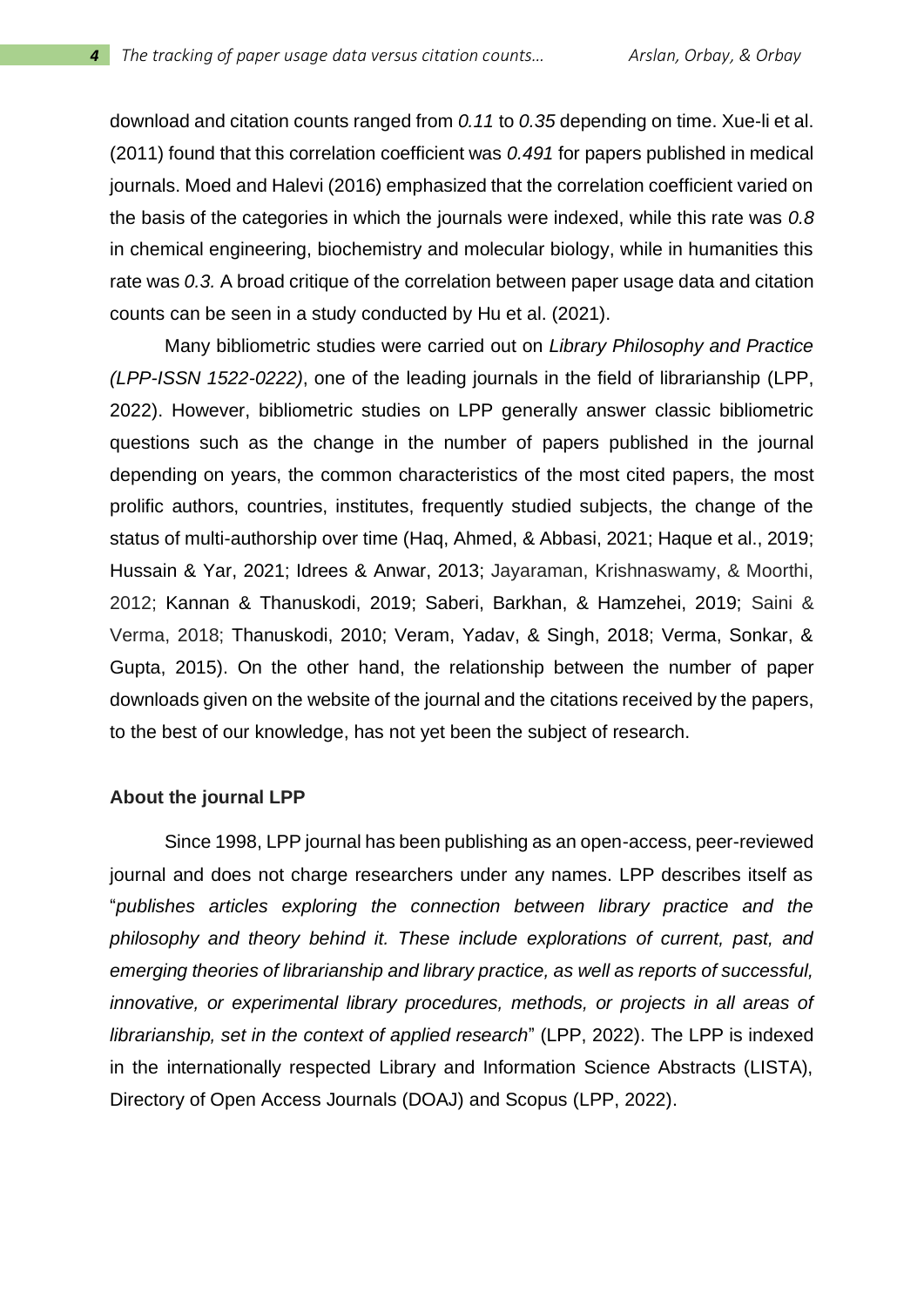#### **Purpose of the study**

The aim of this study is to examine whether there is a correlation between the number of downloads and citation numbers of papers published in LLP has between 2005 and 2020, taking into account the number of citations that papers cited ten and over in the Scopus database have received in the GS database at the same time.

#### **Methodology**

The sample of the study consists of 246 papers published in the LPP between 2005 and 2020, cited ten and over in the Scopus database. The data collection process conducted between 2/12/2022-2/15/2022. The masthead information and download numbers of the papers were taken from the LPP website. Publish or Perish software was used to determine citations from the Scopus database (Harzing, 2007). At the same time, the citation numbers of 246 papers from the GS database were taken directly from this database. To determine which of the parametric or nonparametric tests to use in statistical analyses, it was evaluated whether the variables showed normal distribution for the number of citations and download numbers with the help of the Kolmogorov-Smirnov Test and descriptive statistical data (George & Mallery, 2010). Significance level was accepted as *p<0.05* for statistical tests, and IBM SPSS 20 software (Armonk, NY, USA) was used for the analysis of data.

#### **Findings and Discussion**

There were 253 publications cited ten and over published in the LPP and indexed in the Scopus database between 1998 and 2020, and the change of these publications depending on the years was given in Table 1 with the publication types. Of these publications, 90.51% were published as article, 8.69% of them as review, and 0.78% of them as short surveys. These three types of documents will be called "paper" in the following sections. The specified time interval is divided into four phases. Phase I has a total of seven papers. However, Phase I was excluded from the evaluation because it was not possible to access the download numbers of six papers other than one of these papers (in 2001) from the journal website. Therefore, the sample of the research consists of the remaining 246 papers.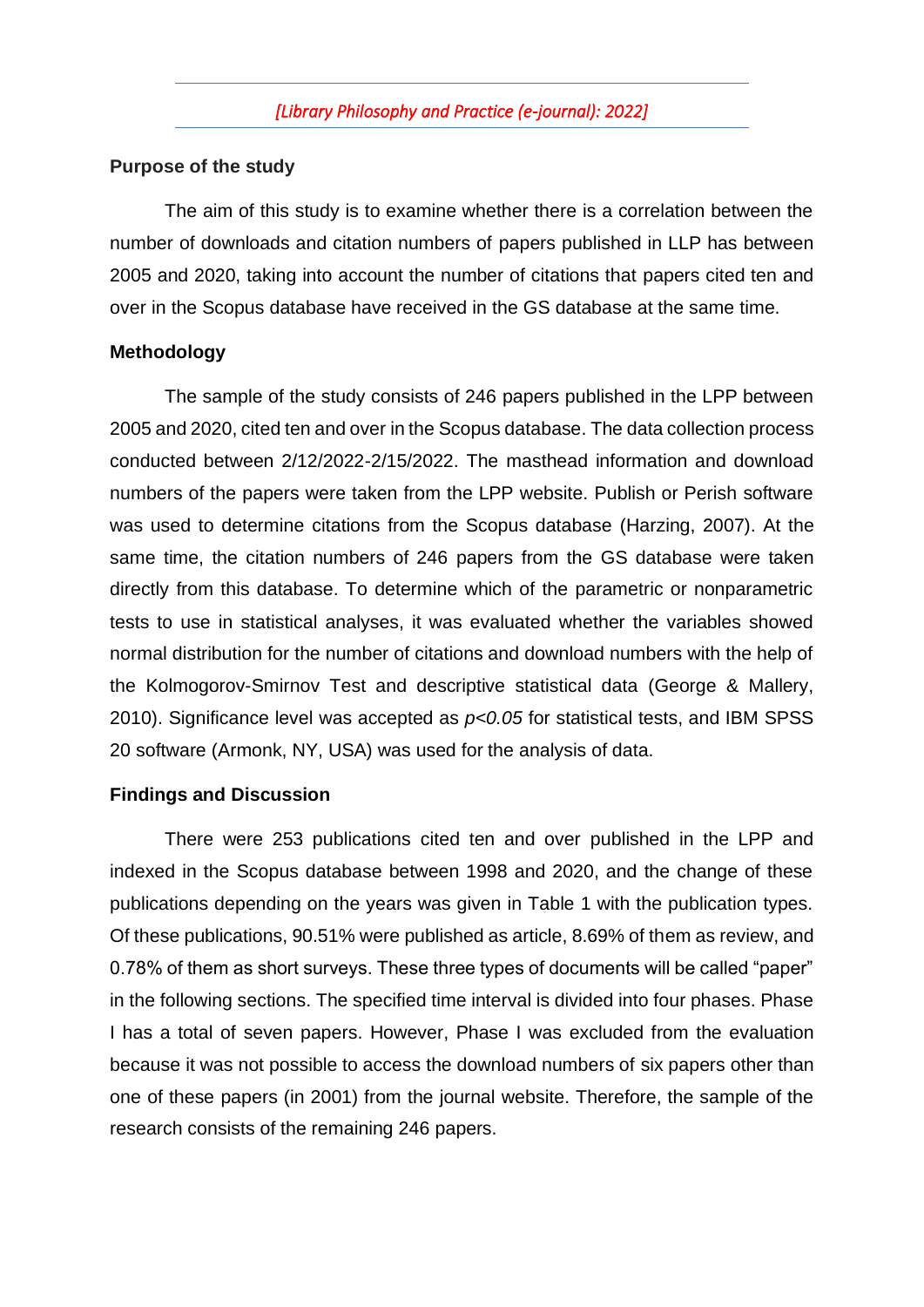|                  | Year | <b>PC</b> | PT and PC cited ten and over | C                |                     |      |
|------------------|------|-----------|------------------------------|------------------|---------------------|------|
|                  |      |           | <b>Article</b>               | <b>Review</b>    | <b>Short Survey</b> |      |
|                  | 1998 | 3         | $\mathbf 0$                  | 0                | 0                   |      |
|                  | 1999 | 6         | $\mathbf{1}$                 | 0                | 0                   |      |
|                  | 2000 | 7         | 0                            | 0                | 0                   |      |
| <b>Phase I</b>   | 2001 | 6         | 1                            | 0                | 0                   |      |
|                  | 2002 | 10        | 3                            | 0                | 0                   | 0.33 |
|                  | 2003 | 8         | 0                            | 0                | 0                   |      |
|                  | 2004 | 11        | 1                            | 1                | 0                   |      |
|                  | 2005 | 18        | 3                            | 4                | 0                   | 0.14 |
|                  | 2006 | 35        | $\overline{7}$               | 2                | 0                   | 0.44 |
| <b>Phase II</b>  | 2007 | 54        | 3                            | 9                | 0                   | 0.50 |
|                  | 2008 | 66        | 12                           | $\overline{3}$   | $\overline{2}$      | 0.65 |
|                  | 2009 | 99        | 19                           | 0                | 0                   | 0.58 |
|                  | 2010 | 152       | 25                           | 0                | $\overline{0}$      | 0.40 |
|                  | 2011 | 195       | 40                           | 0                | 0                   | 0.48 |
| <b>Phase III</b> | 2012 | 195       | 23                           | $\overline{2}$   | 0                   | 0.56 |
|                  | 2013 | 176       | 20                           | 0                | 0                   | 0.85 |
|                  | 2014 | 159       | 21                           | 1                | 0                   | 0.59 |
|                  | 2015 | 130       | 11                           | 0                | 0                   | 0.45 |
|                  | 2016 | 119       | $\overline{7}$               | 0                | 0                   | 0.86 |
| <b>Phase IV</b>  | 2017 | 140       | 5                            | 0                | 0                   | 0.80 |
|                  | 2018 | 274       | 10                           | 0                | 0                   | 0.60 |
|                  | 2019 | 997       | 10                           | $\boldsymbol{0}$ | $\mathbf 0$         | 0.90 |
|                  | 2020 | 825       | $\overline{7}$               | 0                | 0                   | 1    |
| <b>Total</b>     |      | 3685      | 229                          | 22               | $\mathbf 2$         |      |

**Table 1.** Year-wise distribution of papers and the degree of collaboration for papers cited ten and over.

*PC=Paper Count; PT=Paper Type; C= Degree of Collaboration for papers cited ten and over*

On the other hand, publication types of all papers published in each phase are given in Table 2. The percentage of review papers in Phase II (25.74%) is quite high, especially when compared to the other phases. Here, it is useful to remember that, as is known from the literature (Miranda & Garcia-Carpintero, 2018), review papers receive more citations than articles.

**Table 2.** Document-wise distribution of publications for each phase.

|                  | Total Paper Count Article % Review % Other % |       |       |             |
|------------------|----------------------------------------------|-------|-------|-------------|
| Phase I          | 51                                           | 78.43 | 19.61 | 1.96        |
| <b>Phase II</b>  | 272                                          | 70.59 | 25.74 | 3.68        |
| <b>Phase III</b> | 877                                          | 98.86 | 1 03  | በ 11        |
| <b>Phase IV</b>  | 2485                                         | 99.76 | በ በ4  | <u>በ 20</u> |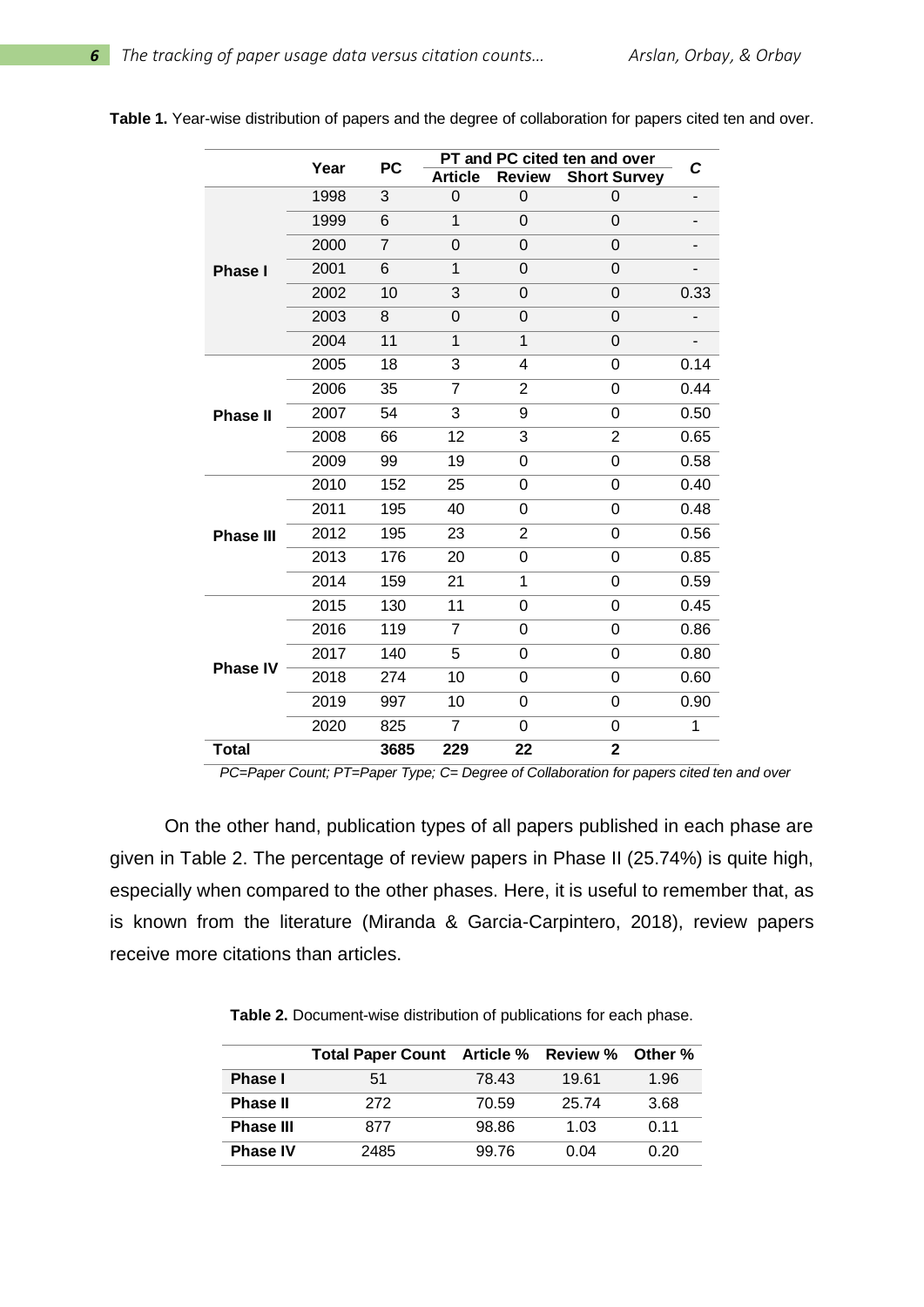In Table 1, the degree of collaboration for papers (*C*) cited ten and over were calculated using the *C=NM/(NS+NM)* equality defined by Subramanyam (1983). In this equation, *NM* represents the number of multi-author papers, *NS* represents the number of single-author papers. The change and change trend of the degree of collaboration depending on the time is given in Figure 1. As seen from Figure 1, the degree of collaboration tends to increase.



**Figure 1.** Year-wise trend of degree of collaboration for papers cited ten and over.

In Figure 2, the average and median values of the author numbers of 246 papers are given depending on the years. As clearly from Figure 2, the average number of authors of papers cited ten and over increases over time. On the other hand, singleauthor papers come to the fore, especially in Phase II and partly Phase III, while Phase IV now has both the average number of authors and median values of papers two and above. One of the main findings of the study conducted by Haq et al. (2021) was the emphasis that 50% of the 100 most cited papers were single-author papers. It is seen that these studies are particularly concentrated in Phase II and partly in Phase III.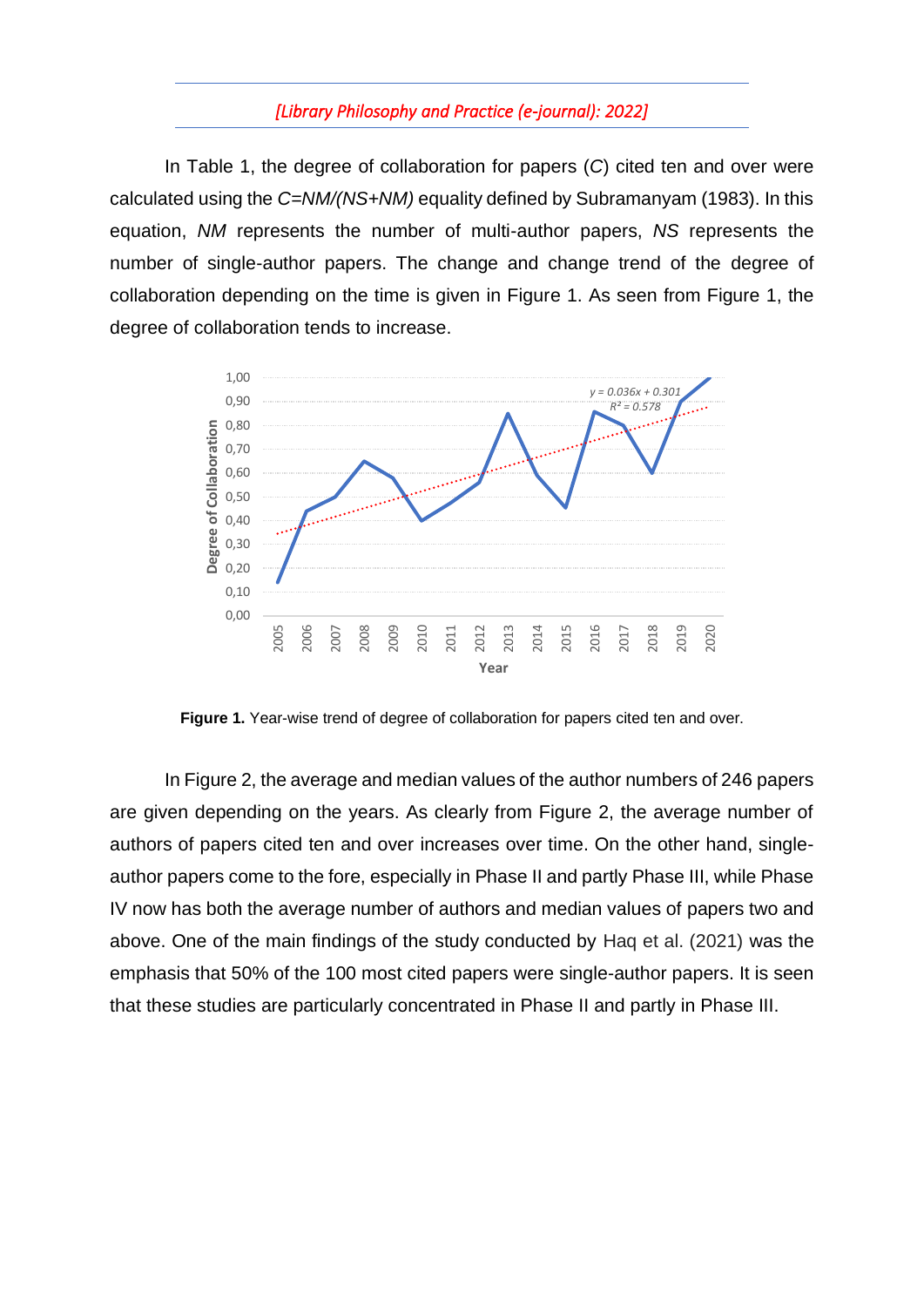

**Figure 2.** Year-wise distribution of average and median author numbers for papers cited ten and over.

The 246 papers that sampled the study were summarized in Table 3 of the citation numbers they received from the Scopus and GS databases and the descriptive statistical data for the total number of downloads.

**Table 3.** Descriptive statistics for some bibliometric indicators.

| The number of              | м       | Me   | Min | Max    | <b>SD</b>      | <b>Skewness</b> | Kurtosis |
|----------------------------|---------|------|-----|--------|----------------|-----------------|----------|
| <b>Downloads</b>           | 8976.24 | 2872 | -99 | 328502 | 28518.16 8.040 |                 | 76.673   |
| <b>Citations in Scopus</b> | 16.41   | 13   | 10  | 126    | 11 696         | 5.804           | 44.759   |
| Citations in GS 60.93      |         | 44   | 10  | 1073   | 81.980         | 8.705           | 98.971   |

*Note: M=Mean, Me= Median, Min=Minimum, Max=Maximum, SD=Standard Deviation.*

As understood from Table 3, it is seen that the number of downloads of papers and the distribution of citations from the Scopus and GS databases are extremely rightskewed and the data does not show normal distribution. The Kolmogorov-Smirnov Test results for these three data sets are also given in Table 4. When Table 3 and Table 4 are evaluated together, it is appropriate to use nonparametric tests in future correlation research or intergroup comparisons (George & Mallery, 2010).

|                                   | Kolmogorov-Smirnov |      |           |  |
|-----------------------------------|--------------------|------|-----------|--|
|                                   | Statistic df       | Sig. |           |  |
| The number of downloads           | 0.378              |      |           |  |
| The number of citations in Scopus | 0.292              |      | 246 0.000 |  |
| The number of citations in GS     | 0.267              |      |           |  |
| alf. Dogwood af fynnadogo         |                    |      |           |  |

 *df: Degree of freedom.*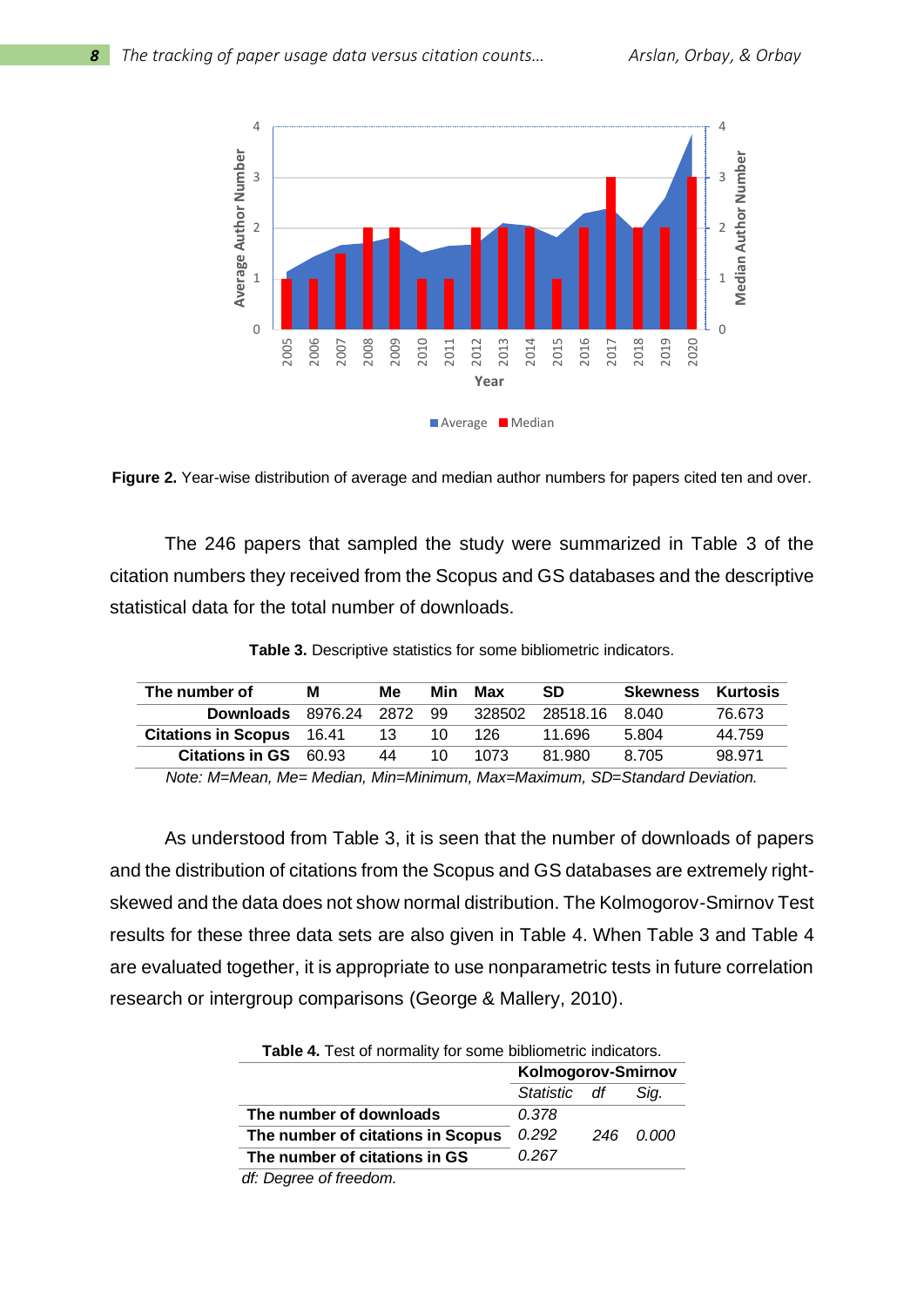Spearman correlation coefficient (*rS*) was calculated for the correlation between the number of downloads of the papers and the citation numbers, and the correlation matrix for these three bibliometric data sets is summarized in Table 4. Since these relationships are given by Pearson correlation coefficient (*rP*) in some similar studies in the literature, Pearson correlation coefficients are also given in parenthesis in Table 5 to be united in comparisons.

**Table 5.** Spearman (Pearson) correlation matrix among some bibliometric indicators.

| <b>A.</b> Total downloads                   | $0.261*(0.310^*)$ $0.636*(0.356^*)$ |                   |
|---------------------------------------------|-------------------------------------|-------------------|
| <b>B.</b> The number of citations in Scopus |                                     | $0.581*(0.812^*)$ |
| <b>C.</b> The number of citations in GS     |                                     |                   |

<sup>∗</sup>*Significantly correlated when the significance level is set at 0.01 (two-tailed).*

As a result, the correlations between download and citation counts from the Scopus and the GS database were determined to be statistically significant positive (*rS=0.261* and *rP=0.310; rS=0.636* and *rP=0.356; p<0.01),* respectively. The correlation between download and citation counts for the GS database is higher than the correlation for the Scopus database. The main reason for this is that citations in the Scopus database only take into account references from journals indexed in the Scopus database, while in the GS database, a larger area is included in the citation pool. Similarly, there was a correlation between citations in the Scopus database and citations in the GS database ( $r_s$ =0.581 and  $r_p$ =0.812;  $p$ <0.01). On the other hand, it should be noted that the Pearson correlation coefficient between two databases is very strong.

The correlation between the total download numbers of the papers and the citations they receive is in line with the results of studies conducted in different disciplines. Martin-Martin et al. (2018) noted that the scope of the GS database is very wide, and found that it includes the WoS (95%) and Scopus (92%) databases, and that nearly half of the citations are made from sources outside the journal. They emphasized that the majority of these citations are not in English. On the other hand, taking into consideration the differences in disciplines between citations in the Scopus and GS databases, they found a very strong correlation between *0.78* and *0.99*. Moed and Halevi (2016) showed that the ratio of GS citations to references received by Scopus ranged from 1 to 4 times when the subject areas were taken into account.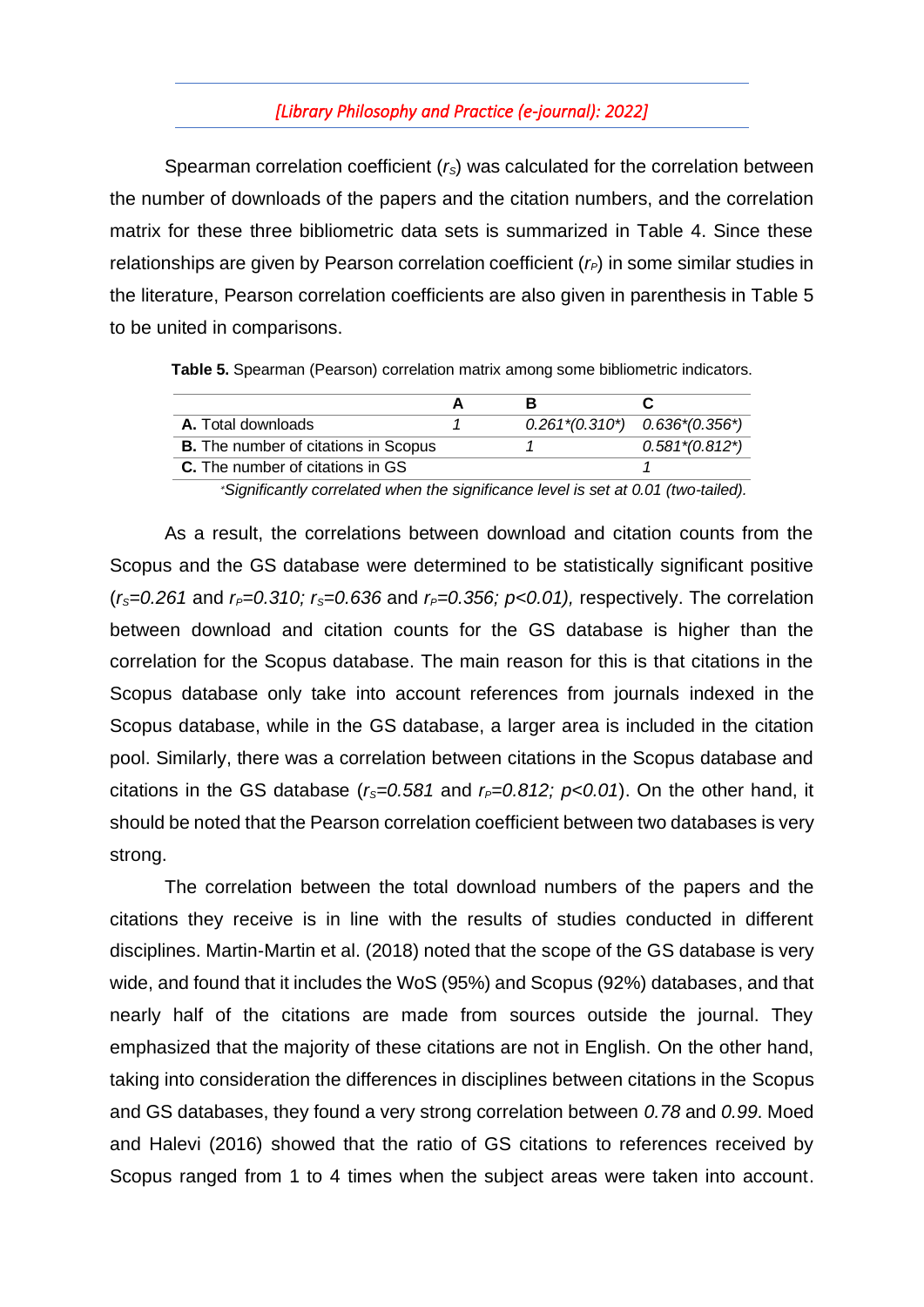Researchers emphasized that this ratio works in favor of open access journals for journals of the same discipline. For the 246 papers that sampled this study, the total number of GS citations was 14988, while the sum of Scopus citations was 4037, and this rate was 3.7. On the other hand, in the same study (Moed & Halevi, 2016), researchers showed that the Pearson correlation coefficient between Scopus and GS databases and data was *0.8-0.9* when the fields were taken into account. In this context, this rate complies with the *0.812* value found in this study.

The 246 papers constituting the research sample are divided into two groups as single-author and multi-author papers according to the number of authors, and the descriptive statistical results for the citation numbers they receive from both databases are given in Table 6.

|                           | Scopus (GS)     |                     |  |  |  |  |  |
|---------------------------|-----------------|---------------------|--|--|--|--|--|
|                           | Single author   | <b>Multi-author</b> |  |  |  |  |  |
| N                         | 103             | 143                 |  |  |  |  |  |
| Mean                      | 17.20 (66.10)   | 15.84 (57.20)       |  |  |  |  |  |
| Median                    | 13 (50)         | 13 (42)             |  |  |  |  |  |
| <b>Minimum</b>            | 10(13)          | 10(10)              |  |  |  |  |  |
| <b>Maximum</b>            | 126 (525)       | 102 (1073)          |  |  |  |  |  |
| <b>Standard Deviation</b> | 14.163 (61.781) | 9.548 (93.917)      |  |  |  |  |  |
|                           |                 |                     |  |  |  |  |  |

**Table 6.** Descriptive statistics for citations depending on the number of authors.

As understood from Table 6, it is seen that the average citation numbers of single-author papers in both databases are higher than multi-author papers. The Mann Whitney U Test was performed to see if there was a significant difference between the groups for both databases. There is no significant difference between groups for the Scopus and GS databases (*p>0.05*). On the other hand, Haq et al. (2021) emphasizes that single-author papers in the Scopus database and multi-author papers in GS database received more citations in their bibliometric analysis of the 100 most cited papers published in the LPP between 2001 and 2018. However, multi-authorship is particularly notable here, especially in Phase III and predominantly Phase IV periods.

As is known, unlike in the fields of science, engineering and medicine, it takes longer in social sciences to get the first citations of papers and reach the peak of reference (Archambault & Larivière, 2010). The number of downloads of papers might be reached their maximum value in 1-2 years in social sciences, while after 7-10 years, they can reach the maximum citation values per year (Archambault & Larivière, 2010). Therefore, it should be noted that the studies within Phase II have reached saturation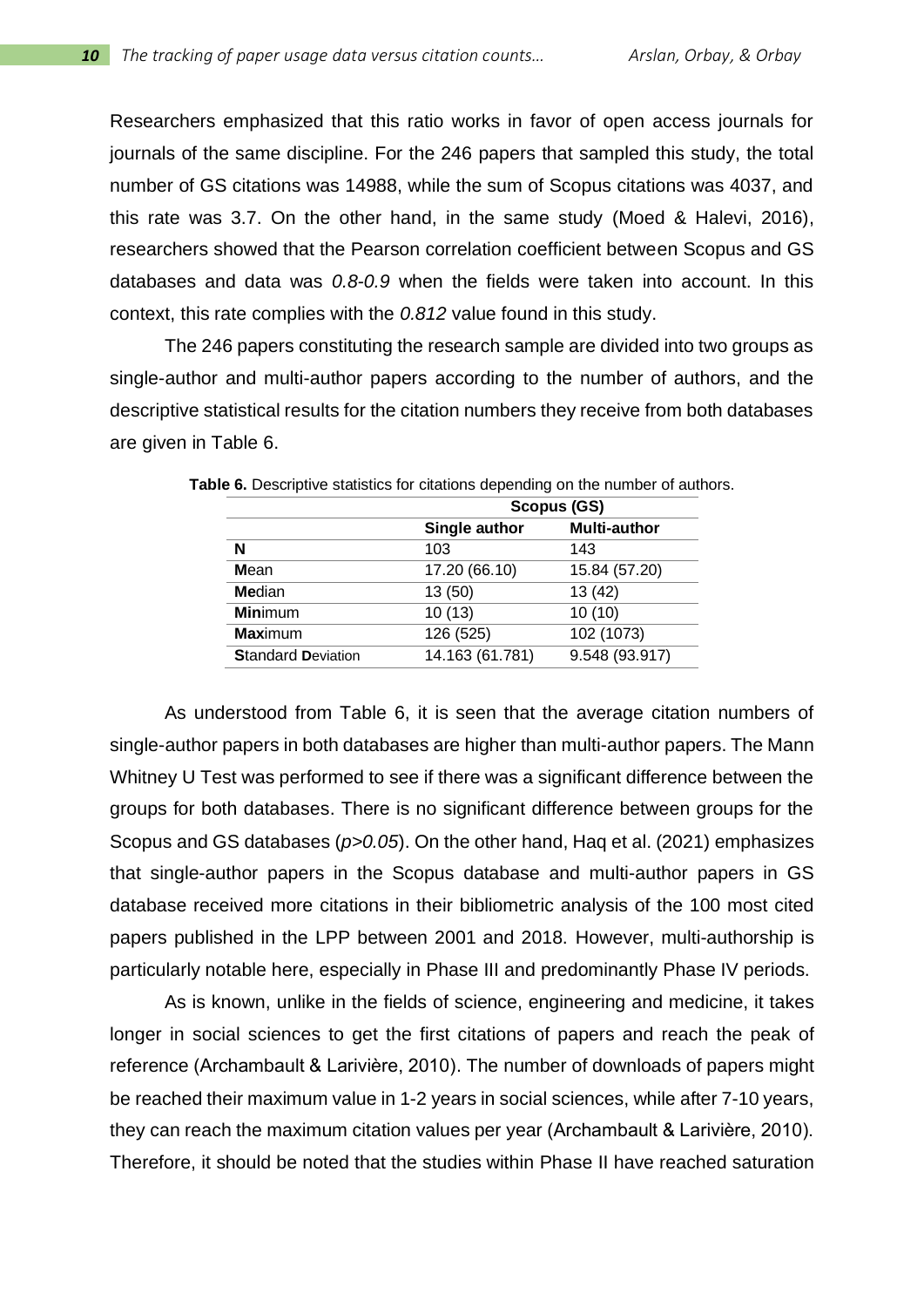point, on the other hand, especially papers that are ranked in the Phase IV and Phase III group or have not yet been seen in the ranking have the potential to receive a high degree of citation.

In addition to the topics discussed above, it is appropriate focus on the word counts in the titles of these papers. As is well-known, most researchers decide whether it is related to them by looking at the title of a paper. Therefore, the first impression that the title creates in the reader plays a major role in whether the paper is read in detail or not. Therefore, the title is extremely important since it is the section that provides the most basic information about the content of a paper. Letchford, Moat and Preis (2015), in their study examining the most cited papers published between 2007 and 2013, found that short-titled papers received a higher number of citations. The reasons for this relationship were listed as follows: journals with high impact factors limit the number of title characters; more recent research or research on emerging subjects have longer titles due to the need to be explained and they are published in less prestigious journals; short titles are easier to read, easier to understand, so attract more readers (Letchford, Moat, & Preis, 2015). However, the concept of "short" or "long" title is relative definitions, and based on this problem, Elgendi (2019) used the machine learning approach to investigate the characteristics of highly cited papers and emphasized that a good title consists of 10±3 words. The descriptive statistical data of the 246 papers that constitute the sample of this research are summarized in Table 7, and the frequency histogram for the number of words in the title is given in Figure 3.

|                                               | Mean | Median |   | Min Max SD | <b>Skewness Kurtosis</b> |          |
|-----------------------------------------------|------|--------|---|------------|--------------------------|----------|
| The number of words in the title 246 13.43 13 |      |        | 3 | 26.        | 4.367 0.229              | $-0.327$ |

**Table 7.** Descriptive statistics of the number of words in the title.

The words in the titles of the papers examined in this study are fully matched with the field of study of the journal, and although the number of words used in the title shows a normal distribution, it is seen that they are above the recommended range for the ideal paper titles recommended by Elgendi (2018).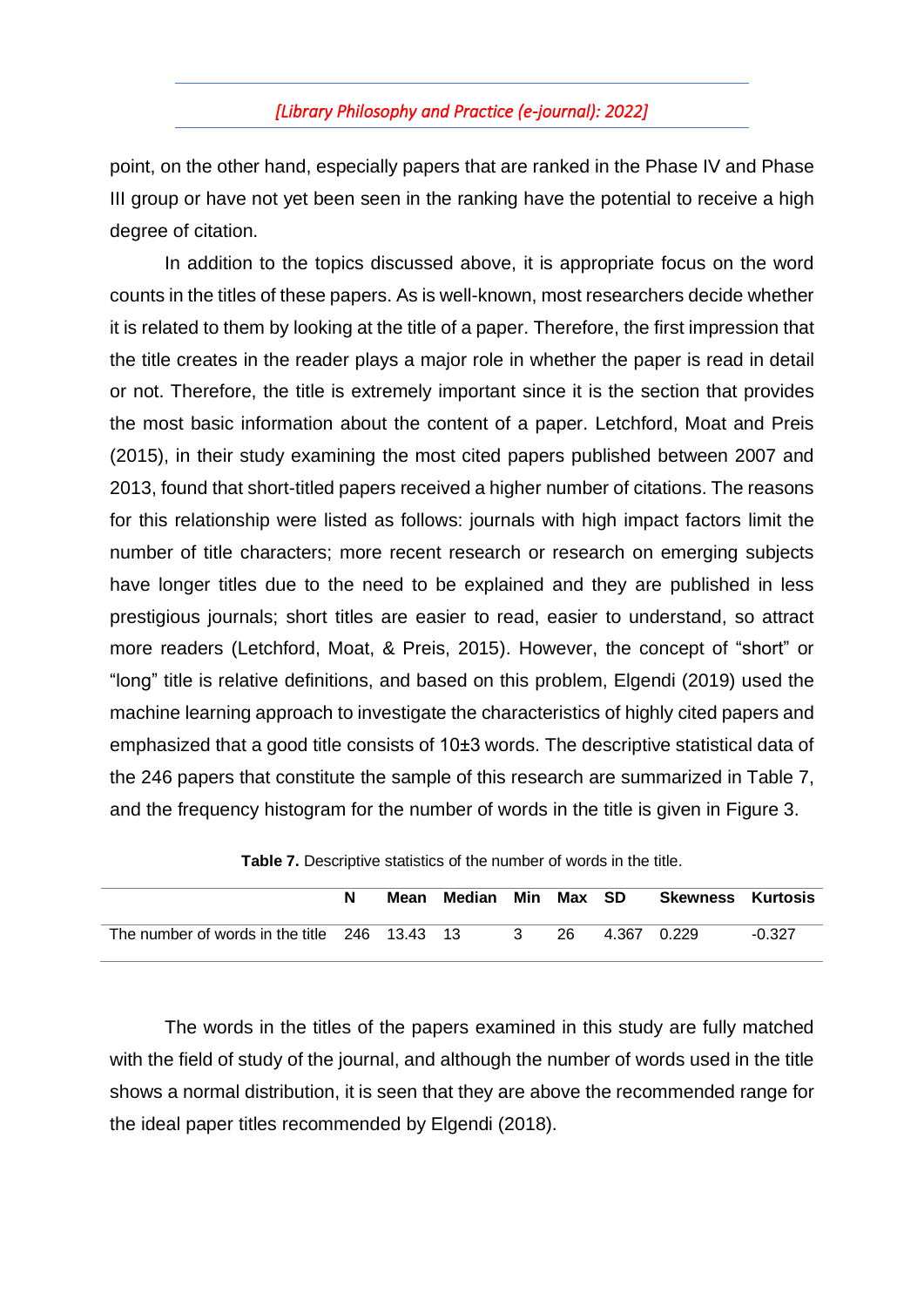

**Figure 3. a)** The frequency histogram for the number of words in the title **b)** Word cloud for words in the title.

#### **Conclusion**

As can be seen from this study data, there is a positive correlation between download and citation counts. In summary, if the number of downloads of a paper increases in its natural structure free of manipulative effects, it is possible to interpret this paper as the first indication that it will receive much citation in the future. At this point, authors and librarians, especially journal publishers, have important duties in bringing the papers together with the relevant stakeholders in a timely manner. Especially recently on social media networks (Researchgate, Twitter, Linkedln, Facebook...), it should be noted that there are studies that show that the sharing of papers contributes significantly to the readability and therefore citation of the papers (Shrivastava & Mahajan, 2022; Sudah et al., 2022).

As a result, it is considered that the findings of this study will be useful to researchers, especially reviewers and journal editors who evaluate papers, as well as librarians in the process of developing a collection based on journal selection and need. **Limitations**

Despite several notable contributions, this study had a few limitations. First, Bibliometric indicators based on citation number are time-dependent indicators and can change over time. Second, only the Scopus and GS databases was used in the citation search and self-citations were not checked in the study. Finally, the small number of papers constituting the sample is another important limitation. All these limitations reduce the generalizability of the results obtained in the study.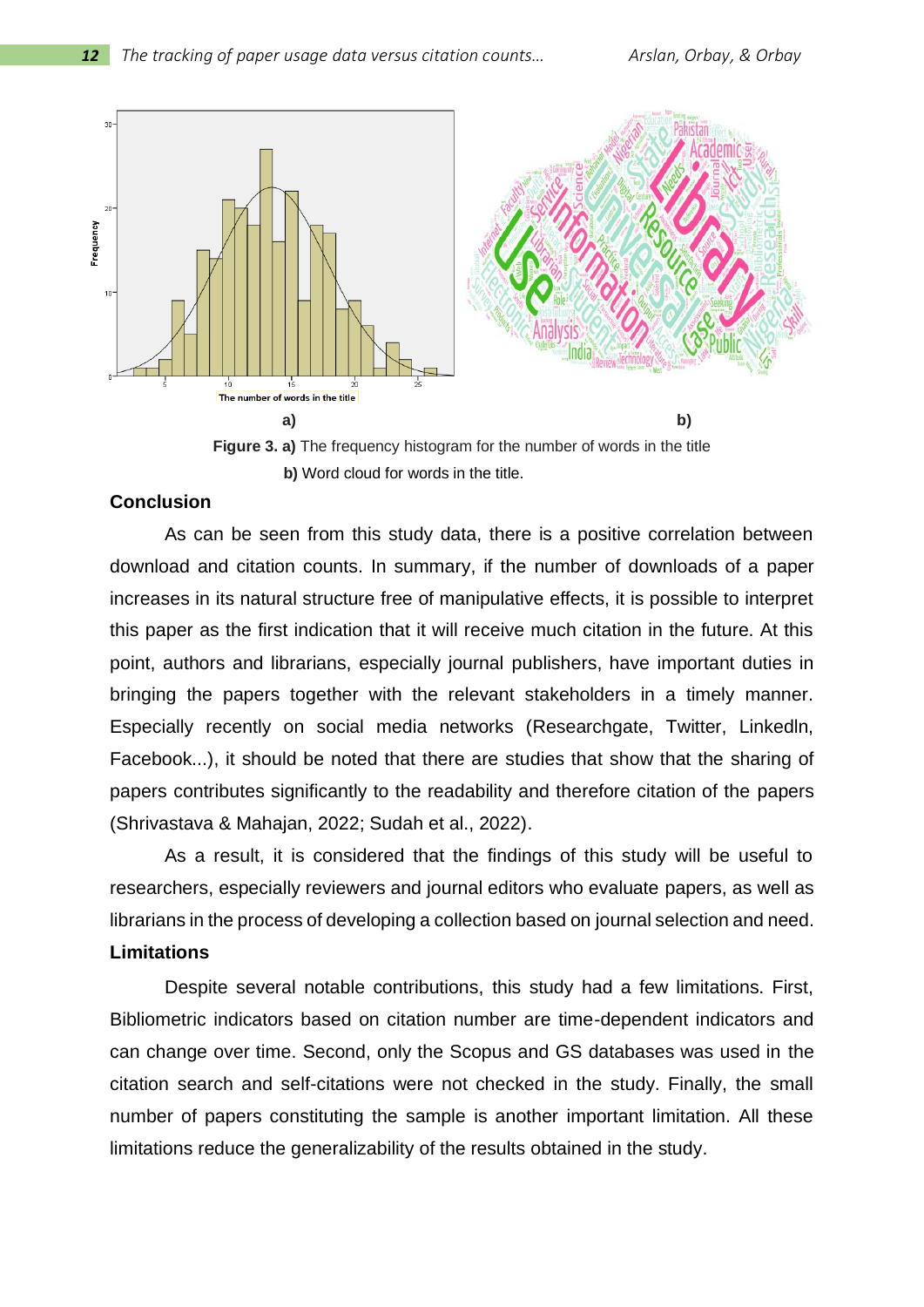#### **Conflict of Interest**

The authors declare that this study was conducted in the absence of any commercial or financial relationships that could be construed as a potential conflict of interest.

#### **References**

- Abramo, G. (2018). Revisiting the scientometrics conceptualization of impact and its measurement, *Journal of Informetrics*, *12(3),* 590-597.
- Appell, H. J. (2007). Is the future of scientific journals electronic? Some considerations about downloads and citations. *International Journal of Sports Medicine*, *28(11)*, 899-900.
- Archambault, É., & Larivière, V. (2010). The limits of bibliometrics for the analysis of the social sciences and humanities literature. *World Social Science Report*, 251- 254.
- Brainard, J. (2021) Open access takes flight. *Science*, *371(6524),* 16-20.
- Cai, L., Tian, J., Liu, J., Bai, X., Lee, I., Kong, X., & Xia, F. (2019). Scholarly impact assessment: a survey of citation weighting solutions. *Scientometrics, 118(2)*, 453-478.
- Ding, Y., Dong, X., Bu, Y., Zhang, B., Lin, K., & Hu, B. (2021). Revisiting the relationship between downloads and citations: a perspective from papers with different citation patterns in the case of the Lancet. *Scientometrics*, *126(9),* 7609-7621.
- Donthu, N., Kumar, S., Mukherjee, D., Pandey, N., & Lim, W.M. (2021). How to conduct a bibliometric analysis: An overview and guidelines. *Journal of Business Research, 133*, 285-296.
- DORA-San Francisco Declaration on Research Assessment (2012). https://sfdora.org/ Accessed January 15, 2022.
- Elgendi, M. (2019). Characteristics of a highly cited article: A machine learning perspective. *IEEE Access*, *7*, 87977-87986.
- Else, H. (2018). Radical open-access plan could spell end to journal subscriptions. Nature, *561(7721)*, 17-18.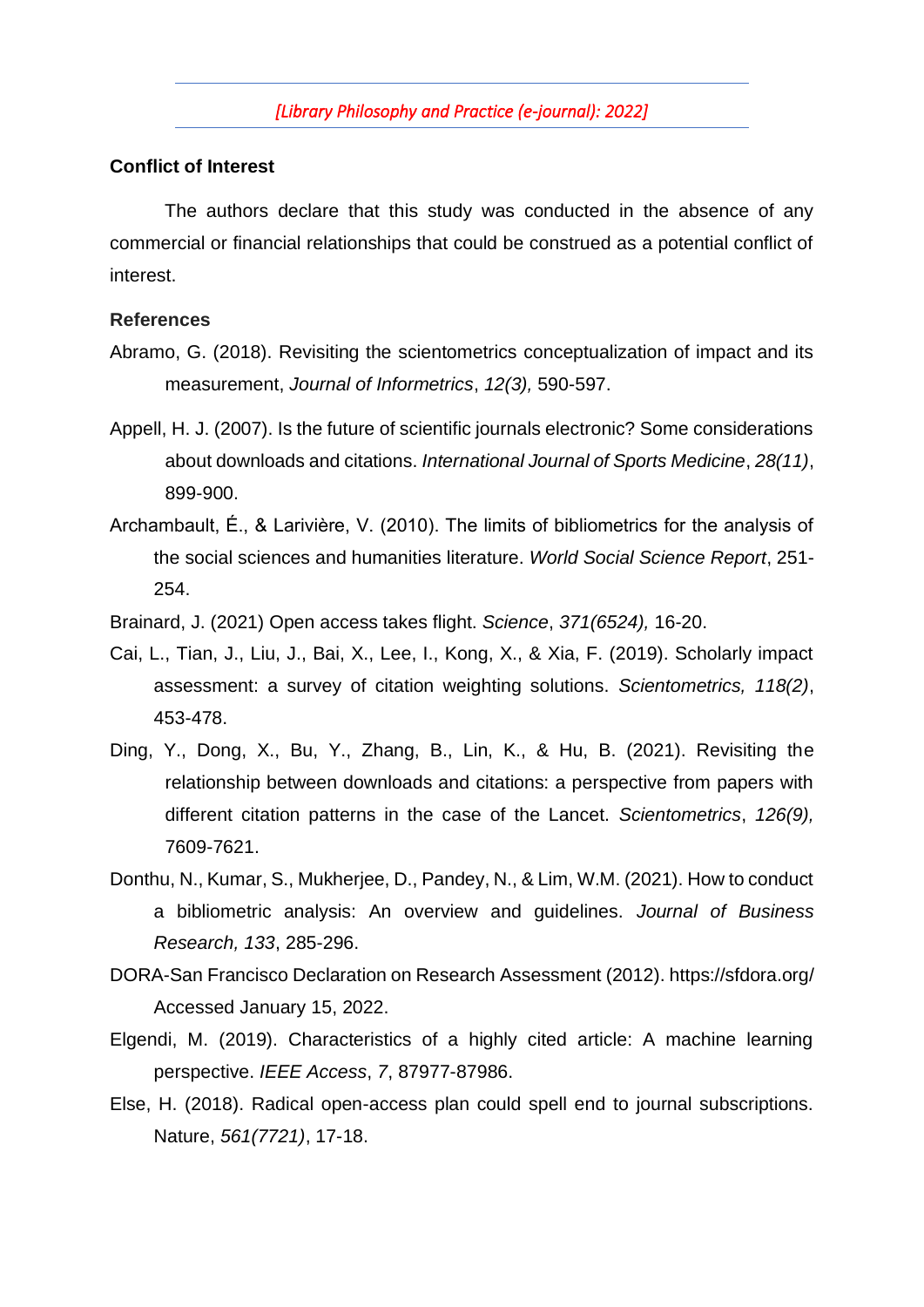- Fire, M. & Guestrin, C. (2019). Over-optimization of academic publishing metrics: observing Goodhart's Law in action. *GigaScience*, *8(6),* giz053.
- George, D., & Mallery, M. (2010). *SPSS for Windows Step by Step: A Simple Guide and Reference*, 17.0 update (10a ed.) Boston: Pearson.
- Guerrero-Bote, V.P., & Moya-Anegón, F. (2014). Relationship between downloads and citations at journal and paper levels, and the influence of language. *Scientometrics*, *101(2),* 1043-1065.
- Haq, I.U., Ahmed, Z., & Abbasi, Y. (2021). The 100 Most-cited Articles in Library Philosophy and Practice (e-journal): A Bibliometric Analysis. *Library Philosophy and Practice*, 1-19.
- Haque, M.A., Islam, M.A, Hasan, M.N., Akanda, A.K.M.E.A., & Eamin, A. (2019). Bibliometric analysis of the e-Journal of library philosophy and practice during the period of 2014-2018. *Library Philosophy and Practice*, *3028*, 1-21.
- Harzing, A.W. (2007). Publish or Perish, available from [https://harzing.com/resources/publish-or-perish,](https://harzing.com/resources/publish-or-perish) Accessed January 15, 2022.
- Hicks, D. (2012). One size doesn't fit all: On the co-evolution of national evaluation systems and social science publishing. *Confero: Essays on Education, Philosophy and Politics, 1(1)*, 67- 90.
- Hicks, D., Wouters, P., Waltman, L., De Rijcke, S., & Rafols, I. (2015). Bibliometrics: the Leiden Manifesto for research metrics. *Nature*, *520* (7548), 429-431.
- Hu, B., Ding, Y., Dong, X., Bu, Y., & Ding, Y. (2021). On the relationship between download and citation counts: An introduction of Granger-causality inference. *Journal of Informetrics*, *15(2),* 101125.
- Hussain, M., & Yar, M.S. (2021). Research Productivity of Pakistani Authors in the Online Journal of Library Philosophy and Practice: A Bibliometric Appraisal from 2008-2020. *Library Philosophy and Practice*, 1-15.
- Idrees, H., & Anwar, M. (2013). Library and information science research: a bibliometric study of Library Philosophy and Practice, 2006 to 2012. *Pakistan Library & Information Science Journal, 44(4),* 35-46.
- Jamali, H.R., & Nikzad, M. (2011). Article title type and its relation with the number of downloads and citations. *Scientometrics*, *88(2),* 653-661.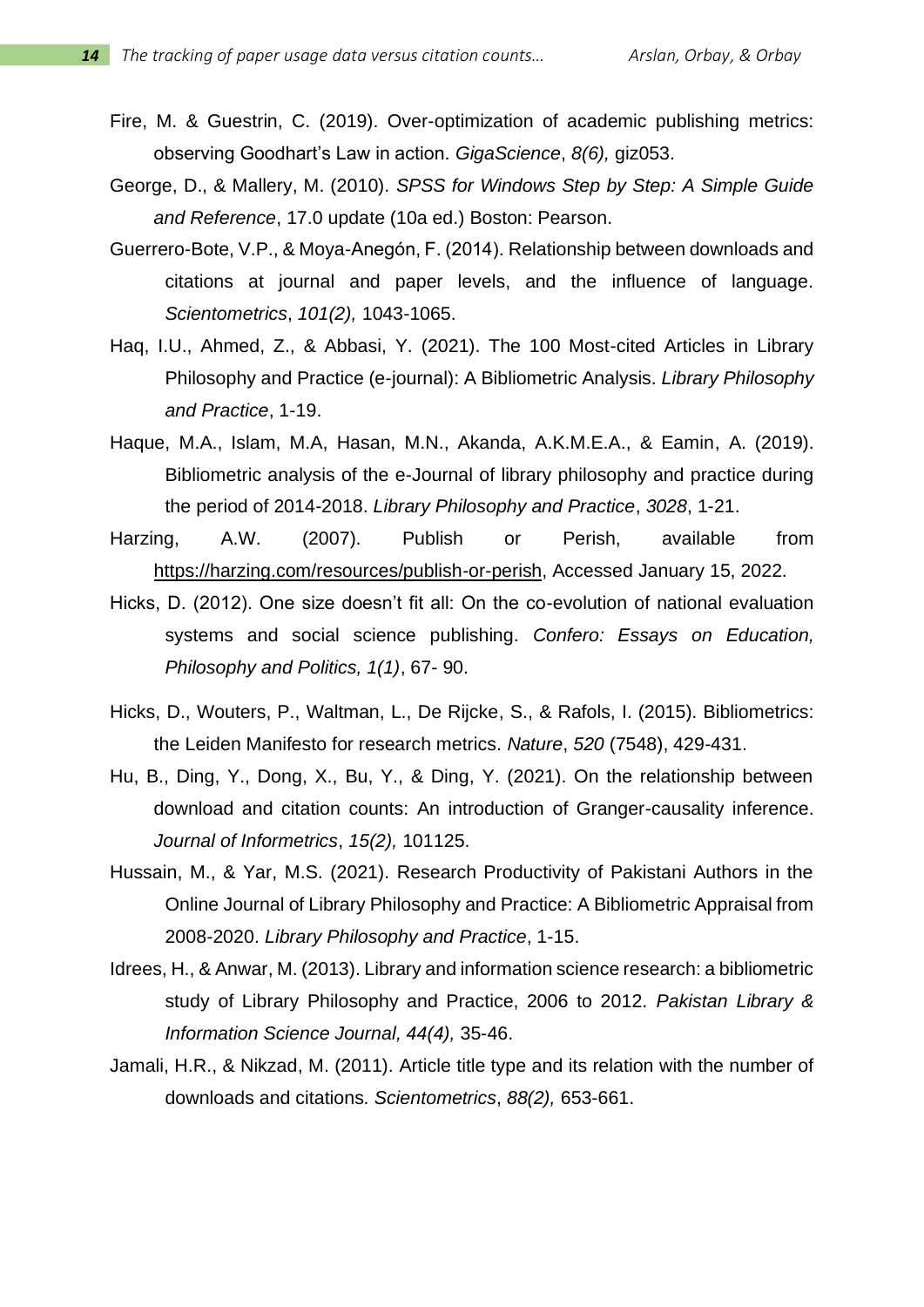- Jayaraman, S., Krishnaswamy, N., & Moorthi, S.N. (2012). Library philosophy and practice (e-journal): Bibliometric study from 2005–2010. *Library Progress (International)*, *32*(1), 1-10.
- Kannan, P., & Thanuskodi, S. (2019). Bibliometric analysis of library philosophy and practice: A study based on Scopus Database. *Library Philosophy and Practice*, 1-13.
- Karamustafaoğlu, O., & Orbay, M. (2021). Should quality be measured in quantity? *Academia Letters, 975,* 1-6.
- Kurtz, M. J., & Henneken, E. A. (2017). Measuring metrics‐a 40‐year longitudinal cross‐ validation of citations, downloads, and peer review in astrophysics. *Journal of the Association for Information Science and Technology*, *68(3),* 695-708.
- Larivière V., Sugimoto C.R. (2019) The Journal Impact Factor: A Brief History, Critique, and Discussion of Adverse Effects. In: Glänzel W., Moed H.F., Schmoch U., Thelwall M. (eds) Springer Handbook of Science and Technology Indicators. Springer Handbooks. Springer, Cham.
- Letchford, A., Moat, H.S. & Preis T. (2015). The advantage of short paper titles. *Royal Society Open Science*, *2(150266)*, 1-6.
- Li, K., Rollins, J., & Yan, E. (2018). Web of Science use in published research and review papers 1997-2017: A selective, dynamic, cross-domain, content-based analysis. *Scientometrics, 115 (1),* 1-20.
- LPP-Library Philosophy and Practice (e-journal), *<https://digitalcommons.unl.edu/libphilprac/> (*Accessed January 15, 2022.)
- Martín-Martín A, Orduna-Malea E, Thelwall M, López-Cózar ED. (2018) Google Scholar, Web of Science, and Scopus: A systematic comparison of citations in 252 subject categories. *Journal of Informetrics, 12(4),* 1160-1177.
- Miranda, R., & Garcia-Carpintero, E. (2018). Overcitation and overrepresentation of review papers in the most cited papers, *Journal of Informetrics, 12(4)*, 1015-1030.
- Moed, H.F. (2005). Statistical relationships between downloads and citations at the level of individual documents within a single journal. *Journal of the American Society for Information Science and Technology*, *56(10),* 1088-1097.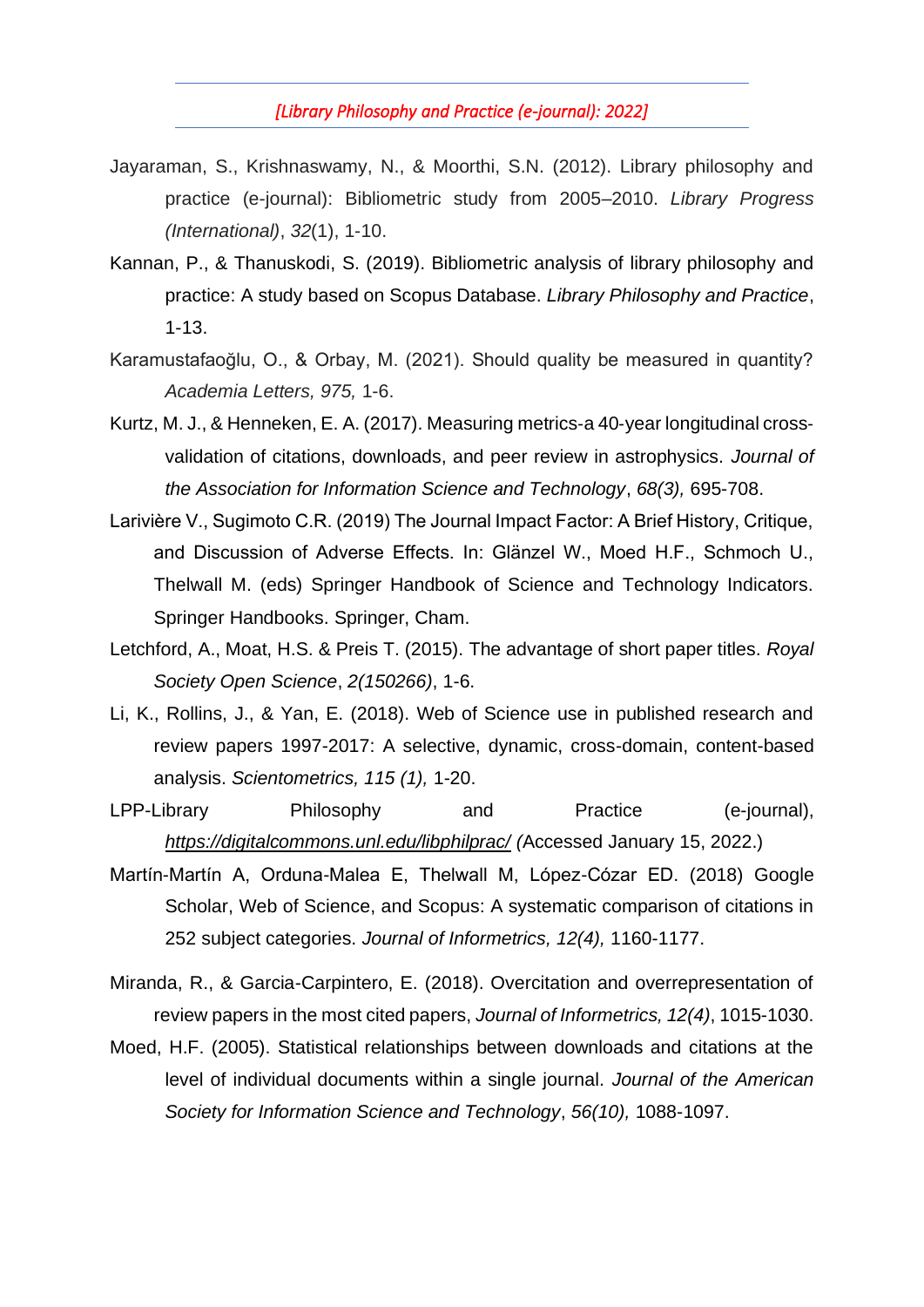- Moed, H.F., & Halevi, G. (2016). On full text download and citation distributions in scientific‐scholarly journals. *Journal of the Association for Information Science and Technology*, *67(2),* 412-431.
- Öner, B.S., & Orbay, M. (2022). Assessing the publication output in the field of forensic science and legal medicine using Web of Science database from 2011 to 2020, *Forensic Sciences Research,* 1-15. (In press) <https://doi.org/10.1080/20961790.2021.2002525>
- Orbay, M., Karamustafaoğlu, O., & Miranda, R. (2021). Analysis of the journal impact factor and related bibliometric indicators in education and educational research category. *Education for Information*, *37(3)*, 315-336.
- Orbay, M., Karamustafaoglu, O., & Öner, F. (2007). What does Hirsch index evolution explain us? A case study: Turkish Journal of Chemistry, *Biblios, 27(8),* 1-5.
- Örnek, F., Miranda, R., & Orbay, M. (2021). Investigating the Journal Impact Factor of Special Education Journals Indexed in the Social Sciences Science Edition from Web of Science, *Journal of the American Academy of Special Education Professionals,* Winter, 110-132.
- Piwowar, H., Priem, J., & Orr, R. (2019). The Future of OA: A large-scale analysis projecting Open Access publication and readership. *Biorxiv*, 795310. https://doi.org[/10.1101/795310](https://doi.org/10.1101/795310)
- Piwowar, H., Priem, J., Larivière, V., Alperin, J.P., Matthias, L., Norlander, B., Farley, A., West, J., & Haustein, S. (2018). The state of OA: a large-scale analysis of the prevalence and impact of Open Access articles. *PeerJ, 6,* e4375. https://doi.org[/10.7717/peerj.4375](https://doi.org/10.7717/peerj.4375)
- Pranckutė, R. (2021). Web of Science and Scopus: The titans of bibliographic information in today's academic world. *Publications*, *9(1)*, 12.
- Pritchard, A. (1969). Statistical bibliography or bibliometrics. *Journal of Documentation, 25(4),* 348-349.
- Riviera, E. (2013). Scientific communities as autopoietic systems: The reproductive function of citations. *Journal of the American Society for Information Science and Technology, 64(7),* 1442-1453.
- Saberi, M.K., Barkhan, S., & Hamzehei, R. (2019). A bibliometric study and visualization of Library Philosophy and Practice during 1998-2018. *Library Philosophy and Practice,* 1-18.